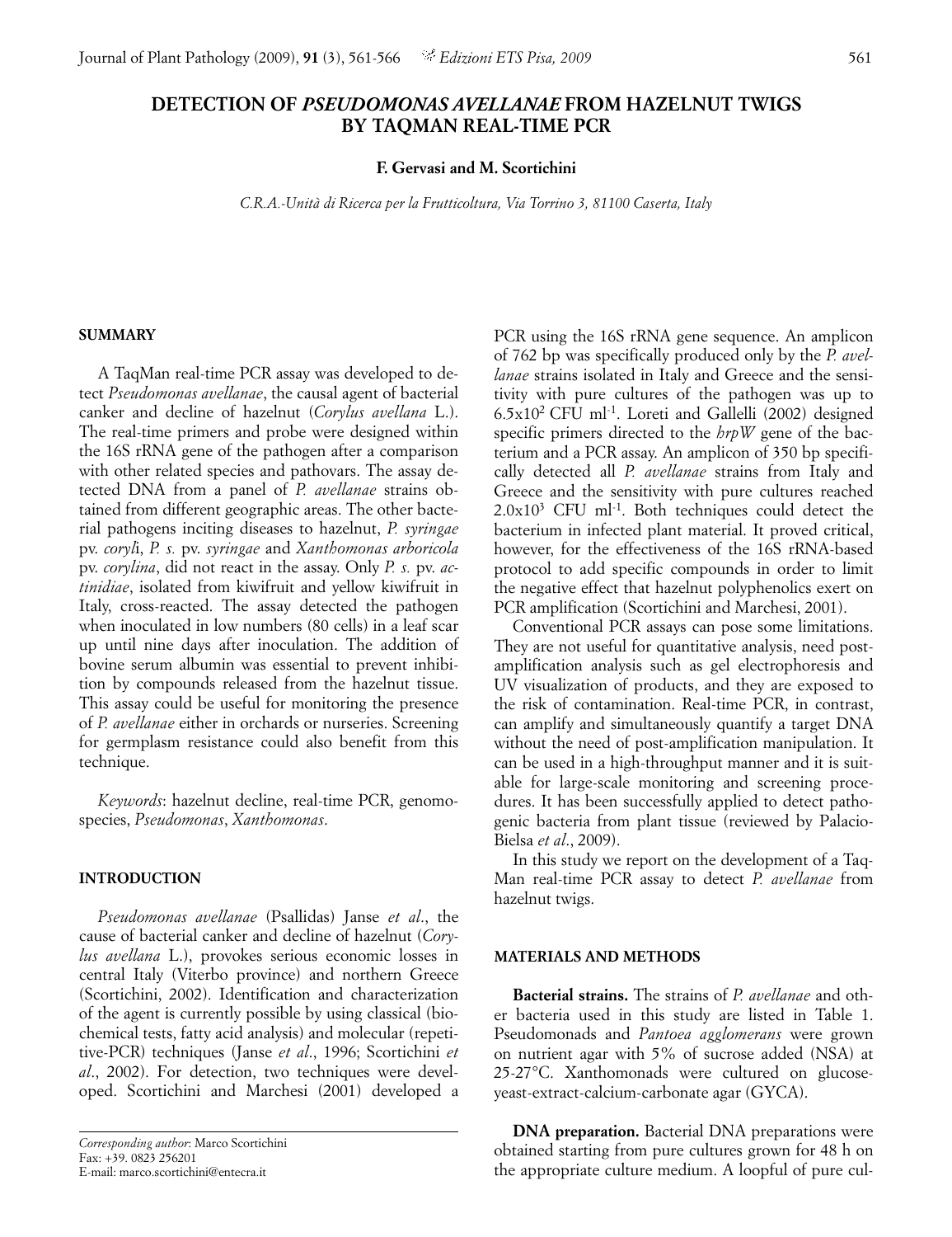|                                                                                                                                                                                                                                                                                                                                                                                                                                                                                                                                                                     |                                                                  | Table 1. List of bacterial species and pathovars used in this study and response of the TaqMan real-time assay.            |                     |
|---------------------------------------------------------------------------------------------------------------------------------------------------------------------------------------------------------------------------------------------------------------------------------------------------------------------------------------------------------------------------------------------------------------------------------------------------------------------------------------------------------------------------------------------------------------------|------------------------------------------------------------------|----------------------------------------------------------------------------------------------------------------------------|---------------------|
|                                                                                                                                                                                                                                                                                                                                                                                                                                                                                                                                                                     |                                                                  |                                                                                                                            |                     |
| Species/pathovar                                                                                                                                                                                                                                                                                                                                                                                                                                                                                                                                                    | Strain designation                                               | Origin, year of isolation, host                                                                                            | Real-time PCR       |
| Pseudomonas avellanae                                                                                                                                                                                                                                                                                                                                                                                                                                                                                                                                               | BPIC $631T$<br>CRA-PAV 013                                       | Greece, 1976, Corylus avellana<br>Italy, 1992, C. avellana                                                                 | $^+$<br>$\pm$       |
|                                                                                                                                                                                                                                                                                                                                                                                                                                                                                                                                                                     | <b>CRA-ISF 2059</b><br>CRA-PAV 1265                              | Italy, 1994, C. avellana                                                                                                   |                     |
|                                                                                                                                                                                                                                                                                                                                                                                                                                                                                                                                                                     | <b>CRA-FRU NOC2</b>                                              | Italy, 2003, C. avellana<br>Italy, 2006, C. avellana                                                                       | $^+$                |
|                                                                                                                                                                                                                                                                                                                                                                                                                                                                                                                                                                     | <b>CRA-FRU NOC3</b><br><b>CRA-FRU VNOC3</b>                      | Italy, 2006, C. avellana<br>Italy, 2007, C. avellana                                                                       | $\pm$               |
|                                                                                                                                                                                                                                                                                                                                                                                                                                                                                                                                                                     | CRA-FRU VTGR9                                                    | Italy, 2007, C. avellana                                                                                                   |                     |
| Pseudomonas syringae pv. coryli                                                                                                                                                                                                                                                                                                                                                                                                                                                                                                                                     | NCPPB $4273$ <sup>T</sup>                                        | Italy, 1995, Corylus avellana                                                                                              |                     |
|                                                                                                                                                                                                                                                                                                                                                                                                                                                                                                                                                                     | PD 3453<br>CRA-PAV 598                                           | Italy, 1995, C. avellana<br>Italy, 1995, C. avellana                                                                       |                     |
|                                                                                                                                                                                                                                                                                                                                                                                                                                                                                                                                                                     | DPP <sub>48</sub>                                                | Italy, 1999, C. avellana                                                                                                   |                     |
|                                                                                                                                                                                                                                                                                                                                                                                                                                                                                                                                                                     | <b>DPP 51</b>                                                    | Italy, 1999, C. avellana                                                                                                   |                     |
| Pseudomonas syringae pv. morsprunorum                                                                                                                                                                                                                                                                                                                                                                                                                                                                                                                               | <b>NCPPB 2427</b><br><b>NCPPB 2787</b>                           | Switzerland, 1971, Prunus armeniaca<br>Greece, 1975, Prunus avium                                                          |                     |
| Pseudomonas syringae pv. syringae                                                                                                                                                                                                                                                                                                                                                                                                                                                                                                                                   | CRA-PAV 14a                                                      | Italy, 1998, Corylus avellana                                                                                              |                     |
|                                                                                                                                                                                                                                                                                                                                                                                                                                                                                                                                                                     | <b>CRA-PAV P11</b><br>CRA-PAV 1365                               | Italy, 1998, C. avellana<br>Italy, 2006, C. avellana                                                                       |                     |
|                                                                                                                                                                                                                                                                                                                                                                                                                                                                                                                                                                     | <b>CRA-PAV 1386</b><br>CRA-PAV 1394                              | Italy, 2007, C. avellana<br>Italy, 2007, C. avellana                                                                       |                     |
|                                                                                                                                                                                                                                                                                                                                                                                                                                                                                                                                                                     | <b>CRA-PAV 1431</b>                                              | Italy, 2007, C. avellana                                                                                                   |                     |
| Pseudomonas syringae pv. tomato                                                                                                                                                                                                                                                                                                                                                                                                                                                                                                                                     | CRA-FRU 228<br>CRA-FRU 617                                       | Brasil, 1996, Lycopersicon esculentum<br>Italy, 1996, L. esculentum                                                        |                     |
| Pseudomonas syringae pv actinidiae                                                                                                                                                                                                                                                                                                                                                                                                                                                                                                                                  | NCPPB 3739T                                                      | Japan, 1984, Actinidia deliciosa                                                                                           |                     |
|                                                                                                                                                                                                                                                                                                                                                                                                                                                                                                                                                                     | CRA-FRU Act 2<br>CRA-FRU Act 3                                   | Italy, 2001, A. deliciosa                                                                                                  | $^{+}$              |
|                                                                                                                                                                                                                                                                                                                                                                                                                                                                                                                                                                     | CRA-FRU Act 4                                                    | Italy, 2001, A. deliciosa<br>Italy, 2001, A. deliciosa                                                                     | $^{+}$<br>$^{+}$    |
|                                                                                                                                                                                                                                                                                                                                                                                                                                                                                                                                                                     | CRA-FRU Act chi 1<br>CRA-FRU Act chi 2                           | Italy, 2008, A. chinensis<br>Italy, 2008, A. chinensis                                                                     | $\! +$<br>$\! + \!$ |
|                                                                                                                                                                                                                                                                                                                                                                                                                                                                                                                                                                     | CRA-FRU Act chi 3<br>CRA-FRU Act chi 4                           | Italy, 2008, A. chinensis<br>Italy, 2008, A. chinensis                                                                     | $\! +$<br>$^{+}$    |
|                                                                                                                                                                                                                                                                                                                                                                                                                                                                                                                                                                     |                                                                  |                                                                                                                            |                     |
| Pseudomonas viridiflava                                                                                                                                                                                                                                                                                                                                                                                                                                                                                                                                             | <b>NCPPB 1252</b>                                                | United Kingdom, 1960, Pyrus communis                                                                                       |                     |
| Pseudomonas corrugata                                                                                                                                                                                                                                                                                                                                                                                                                                                                                                                                               | <b>NCPPB 2450</b><br>CRA-FRU 21                                  | United Kingdom, 1972, Lycopersicon<br>esculentum<br>Italy, 1996, L. esculentum                                             |                     |
| Pseudomonas marginalis pv. marginalis                                                                                                                                                                                                                                                                                                                                                                                                                                                                                                                               | PD 1630                                                          | U.S.A., 1990, Dieffenbachia sp.                                                                                            |                     |
| Pseudomonas savastanoi pv. fraxini                                                                                                                                                                                                                                                                                                                                                                                                                                                                                                                                  | PD 117                                                           | The Netherlands, 1978, Fraxinus excelsior                                                                                  |                     |
| Xanthomonas arboricola pv. corylina                                                                                                                                                                                                                                                                                                                                                                                                                                                                                                                                 | NCPPB $935T$                                                     | India, 1959, Corylus maxima                                                                                                |                     |
|                                                                                                                                                                                                                                                                                                                                                                                                                                                                                                                                                                     | NCPPB 984                                                        | U.S.A., 1941, C. maxima                                                                                                    |                     |
|                                                                                                                                                                                                                                                                                                                                                                                                                                                                                                                                                                     | CRA-FRU 235                                                      | Italy, 1997, C. avellana                                                                                                   |                     |
|                                                                                                                                                                                                                                                                                                                                                                                                                                                                                                                                                                     | CRA-FRU 238                                                      | Italy, 1999, C. avellana                                                                                                   |                     |
|                                                                                                                                                                                                                                                                                                                                                                                                                                                                                                                                                                     | CRA-FRU 505                                                      | Italy, 2005, C. avellana                                                                                                   |                     |
|                                                                                                                                                                                                                                                                                                                                                                                                                                                                                                                                                                     |                                                                  |                                                                                                                            |                     |
|                                                                                                                                                                                                                                                                                                                                                                                                                                                                                                                                                                     |                                                                  |                                                                                                                            |                     |
| Pantoea agglomerans<br>BPIC: Culture Collection of the Benaki Phytopathology Institute, Kiphissia-Athens, Greece<br>CRA-ISF: Culture Collection of Centro di Ricerca per la Frutticoltura. Roma, Italy<br>CRA-PAV: Culture Collection of Centro di Ricerca per la Patologia Vegetale, Roma Italy<br>DPP: Culture Collection of Department of Plant Protection, University of Sassari, Italy<br>NCPPB: National Collection of Plant Pathogenic Bacteria, York, United Kingdom<br>PD: Culture Collection of the Plant Protection Service, Wageningen, The Netherlands | NCPPB 2896<br>CRA-FRU 504<br><b>CRA-FRU 3657</b><br>CRA-FRU 14aq | United Kingdom, 1976, C. avellana<br>Italy, 2002, C. avellana<br>Italy, 2007, C. avellana<br>Italy, 2002, Corylus avellana |                     |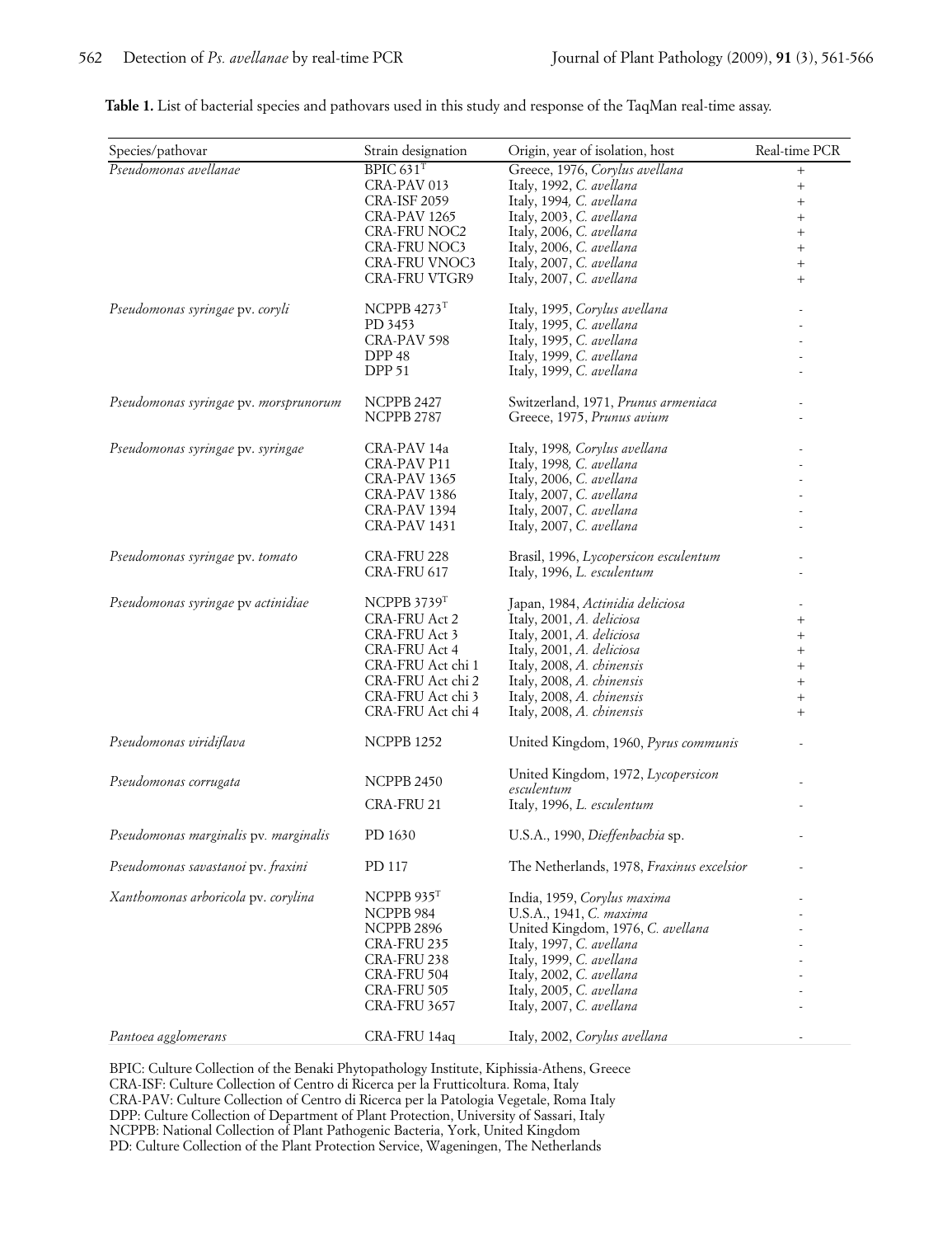ture was suspended in sterile bidistilled water and centrifuged at 13,000 *g* for 2 min. The pellet was resuspended in 100 µl of 50 mM NaOH, and the suspension heated at 95°C for 15 min, and centrifuged 13,000 *g* for 2 min. The supernatant was collected, an equal volume of chloroform/isoamyl alcohol (24:1) added, mixed thoroughly, and centrifuged at 10,000 *g* for 5 min at room temperature. The aqueous phase was transferred to a new tube, 5 M NaCl added to a final concentration of 2 M NaCl, mixed with two volumes of absolute ethanol, and kept 2 h at -20°C. Then this phase was centrifuged at 14,000 *g* for 10 min at 4°C; the supernatant was decanted, the pellet washed with 70% (v/v) ethanol, air dried and dissolved in 40 µl of double distilled water. The quantity and quality of the DNA were determined by spectrophotometer (GeneQuant, Pharmacia, USA).

**Primer and probe design.** The 16S gene sequences of *P. avellanae* and related pseudomonads from the NCBI databank were aligned by the BioEdit sequence alignment editor (Ibis Bioscience, USA). Within these alignments, specific regions, unique to each target organism, were identified. A BLAST search was performed in order to find the best consensus sequence and to ensure that no non-target organism of which a sequence is present in the database had a homologous sequence. Annealing sites for primers and the specific TaqMan probe were manually designed within the region exhibiting the best consensus sequence. Two primers and a probe were designed based on the regions of the 16S rRNA gene of *P. avellanae* ISF 2059 which exhibited suitable variability within the region when compared with the related pseudomonads (Table 2). The distance of the primers was chosen to cover a length of 82 bp to ensure efficient PCR replication. The forward primer, Pavel-F, was a 20-mer covering positions 422-441. The reverse primer, Pavel-R, was a 19-mer covering positions 486-504. The probe, Pavel-MGB, is a 17-mer Taq-Man-MGB probe covering the positions 454-470, a region between that of the primers. frid the best consensus sequence and to ensure the rest any specificity on in the database had a homologous sequence.<br>
in the database had a homologous sequence.<br>
in the station spires and the specific TaigMan min, follow *Payel* in the darbase had a bomologous sequence. To as well as the sample of the minimal activation in the darbase had a homologous sequence. To prime and the specific TaqMan minimal of the specific TaqMan minimal of the *Pavel-R* Reverse CAGAGTTAGCCGGTGCTTA 19 65.8 52.6 *Payel is* (in primes and the specific TapMan min, followed by 45 two-step cycles compared by a were designed by the best consensus sequence. Two primers and  $\pi$  at 59°C and 45 sec at 60°C.<br> *Pare designed by turning five* 

Primers and probe were synthesized by Applied Biosystems (USA). The minor groove binder (MGB) probe was covalently labelled by the manufacturer at the 5' end with the reporter dye FAM and, at the 3' end, with the non-fluorescent quencher NFQ1. The MGB probe increases the affinity of the TaqMan probe for the target sequence allowing shorter probes to be used, often increasing the sequence specificity of the detection system, and improving the quenching of the reporter signal due to the shorter distance between reporter and quencher. Moreover, the MGB probe allows the design of a probe with a low G/C percentage; this stabilizes the A/T rich duplexes more than the G/C ones increasing the Tm of A/T rich probes (Kutyavin *et al.*, 2000).

**TaqMan real-time PCR assay conditions.** The reactions were performed in 96-well plates in a Bio-Rad iCycler thermal cycler iQ5 (Bio-Rad, USA). Amplification reaction mixture (25 µl) consisted of 2 µl of DNA template, 1 X PCR Buffer II (Applied Biosystems, USA), 4 mM  $MgCl<sub>2</sub>$ , 200 µM dNTPs (each), 300 nM primers (each), 200 nM TaqMan MGB probe, 1.25 U AmpliTaq Gold DNA polymerase (Applied Biosystems, USA). For detection in crude plant tissue extracts, 400 ng/µl ultrapure bovine serum albumin (BSA) (Applied Biosystems, USA). was added to reduce the negative effect of polyphenols on PCR amplification (Kreader, 1996; Weller *et al*., 2000; Kageyama *et al*., 2003). The template was 10 ng/PCR of DNA extracted from pure culture for the assay specificity or 2 µl from crude plant extract for spiking to test the assay *in vivo*. Cycling conditions were as follows: initial activation at 95°C for 10 min, followed by 45 two-step cycles comprising 10 sec at 95°C and 45 sec at 60°C.

**Performance and specificity of the assay.** Performance was analysed by running five ten-fold serial dilutions of purified *P. avellanae* CRA-PAV 1265 DNA in sterile double-distilled water. Two separate runs of two separate *P. avellanae* DNA dilution series were analysed. The mean slope of the linear regression line between logarithmic values of *P. avellanae* DNA concentration and cycle threshold number (Ct) values was used to calculate the amplification efficiency,  $E=(10^{[-1/\text{slope}])}-1$ , where 1 corresponds to 100% amplification efficiency (Pfaffl, 2001; Rasmussen, 2001). The correlation coefficient  $(R^2)$  was also determined. The specificity of the primers targeting *P. avellanae* was assessed by checking the DNAs of related bacterial species and pathovars listed in Table 1, and prepared as described above for *P. avellanae*. Each DNA was tested in dupli-

**Table 2.** Nucleotide sequences of TaqMan real-time PCR primers and of the minor groove binder (MGB) probe developed in this study.

| Primer/Probe       | Orientation      | Sequence $(5'-3')$                          | Length<br>(nt) | (°C)         | GC content<br>(%) |
|--------------------|------------------|---------------------------------------------|----------------|--------------|-------------------|
| Pavel-F<br>Pavel-R | Forward          | GCACTTTAAGTTGGGAGGAA<br>CAGAGTTAGCCGGTGCTTA | 20<br>19       | 64.5<br>65.8 | 45                |
| Pavel-MGB          | Reverse<br>Probe | AATACGTATCTGTTTTG-MGB                       |                | 52.1         | 52.6<br>29.4      |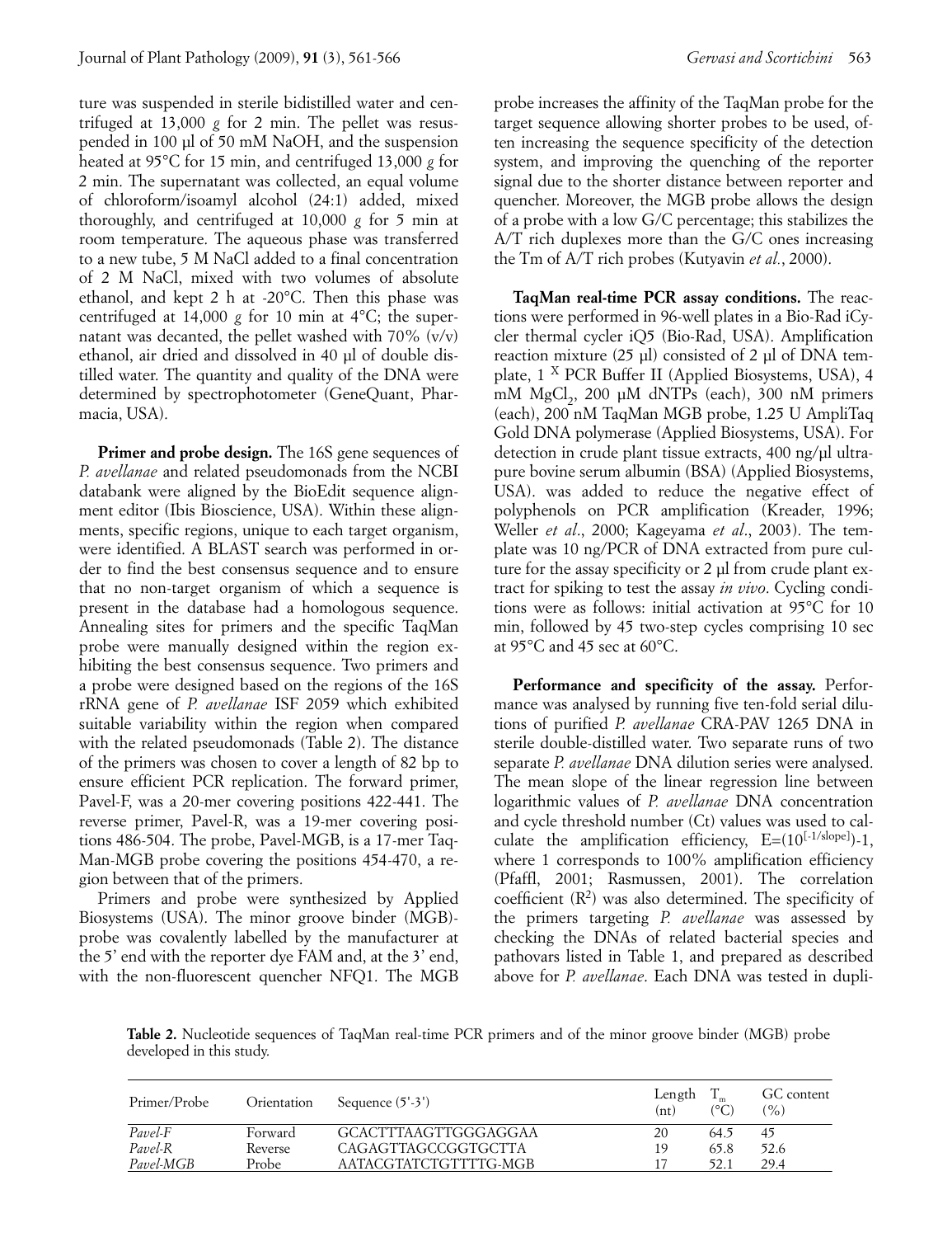cate, and *P. avellanae* CRA-PAV 1265 was used as positive control.

**Sensitivity of the assay for infected hazelnut twigs.** Samples of artificially inoculated hazelnut material were used. Twigs of field-cultivated hazelnut cultivar Tonda Gentile Romana were inoculated at the beginning of autumn by following the method of Scortichini and Lazzari (1996) and Scortichini *et al.* (2002b). Ten ul of bacterial suspensions of *P. avellanae* 1265 serially diluted ten-fold in sterile physiological saline (SPS; 0.85% NaCl in distilled water) from  $8x10^7$  CFU ml<sup>-1</sup> to  $8x10^2$  CFU ml<sup>-1</sup> photometrically determined, were placed, at the beginning of October, on the leaf scar of a one-year old twig, using 30 twigs. Each dose was replicated five times. Control twigs were inoculated with SPS only. After one, two, seven and nine days post-inoculation, the twigs were removed from the tree and two slices (20-40 mg total) from the leaf scar were excised using a sterile scalpel, collected in a 2.0 ml Eppendorf tube, 320 µl of SPS added, and crushed by a sterile micro pestle. After an incubation of 25 min at room temperature, 280 µl of the suspension was collected into a new tube and centrifuged at 13,000 *g* for 10 min. The supernatant was discarded, and the pellet resuspended in 20 µl of SPS. Two µl of this crude suspension were directly used as template in the PCR. Each crude suspension was run in three replicates and the mean Ct values calculated.

## **RESULTS**

Performance and specificity of the assay. Parameters were determined by amplifying ten-fold dilutions of *P. avellanae* DNA (from 100 ng to 10 pg per reaction). Each dilution was amplified in three replicates and the



**Fig. 1.** Linear regression generated by ten-fold dilution of bacterial DNA (picograms) and the threshold cycle values as detected by the TaqMan real-time PCR assay. The amplification efficiency is 99.7 and the regression  $\mathbb{R}^2$  is 0.99.

mean Ct used for a linear regression analysis. A slope of  $-3.33$  (efficiency 99.7) and a regression  $\mathbb{R}^2$  value of 0.99 indicated a good fitness for a real-time PCR assay (Fig. 1). A panel of *P. avellanae* strains and other bacterial species were tested to check the specificity. Results are summarized in Table 1. The assay detected all *P. avellanae* strains from various geographic locations used in this study (Fig. 2). The amplification plot showed that all isolates crossed the threshold-line between cycles 14 and 15, when the same amount of bacterial DNA (from 100 ng to 10 pg per reaction per strain) was tested. The other hazelnut pathogens (i.e. *P. syringae* pv. *coryli*, *P. s*. pv. *syringae* and *X. a*. pv. *corylina*), other phytopathogenic pseudomonad strains, and *Pantoea agglomerans* did not react (Fig. 3). Remarkably. *P. s.* pv. *actinidiae* strains originating from Italy showed a strong signal with our probe. *P. s*. pv. *actinidiae* NCPPB 3739, the type-strain of the pathovar, isolated in Japan, however, did not show amplification. No signal was detected for the negative controls included in the test.

**Sensitivity of the assay with samples of infected hazelnut twigs.** Detection sensitivity was determined using three replicates of extracts of artificially inoculated hazelnut twigs. The assay was able to detect *P. avellanae* CRA-PAV 1265 artificially inoculated in low concentration (i.e.  $8x10^3$  CFU/ml) on/in leaf scars up to nine days after inoculation. The addition of BSA proved essential to enable DNA amplification since no amplification was recorded when it was not added. No amplification signal was detected for the negative controls.



**Fig. 2.** Sensitivity of the TaqMan real-time PCR assay for the detection of *Pseudomonas avellanae*. Amplification plot from the Bio-Rad iCycler thermal cycler iQ5 detection system showing cycle threshold number (Ct) versus normalized fluorescent values of a dilution series of DNA from a panel of *P. avellanae* strains. Different panel of curves represent *P. avellanae* strains from Italy and the type-strain from Greece tested with the assay at decreasing doses. The reaction did not produce any detectable amplicon for the negative control samples.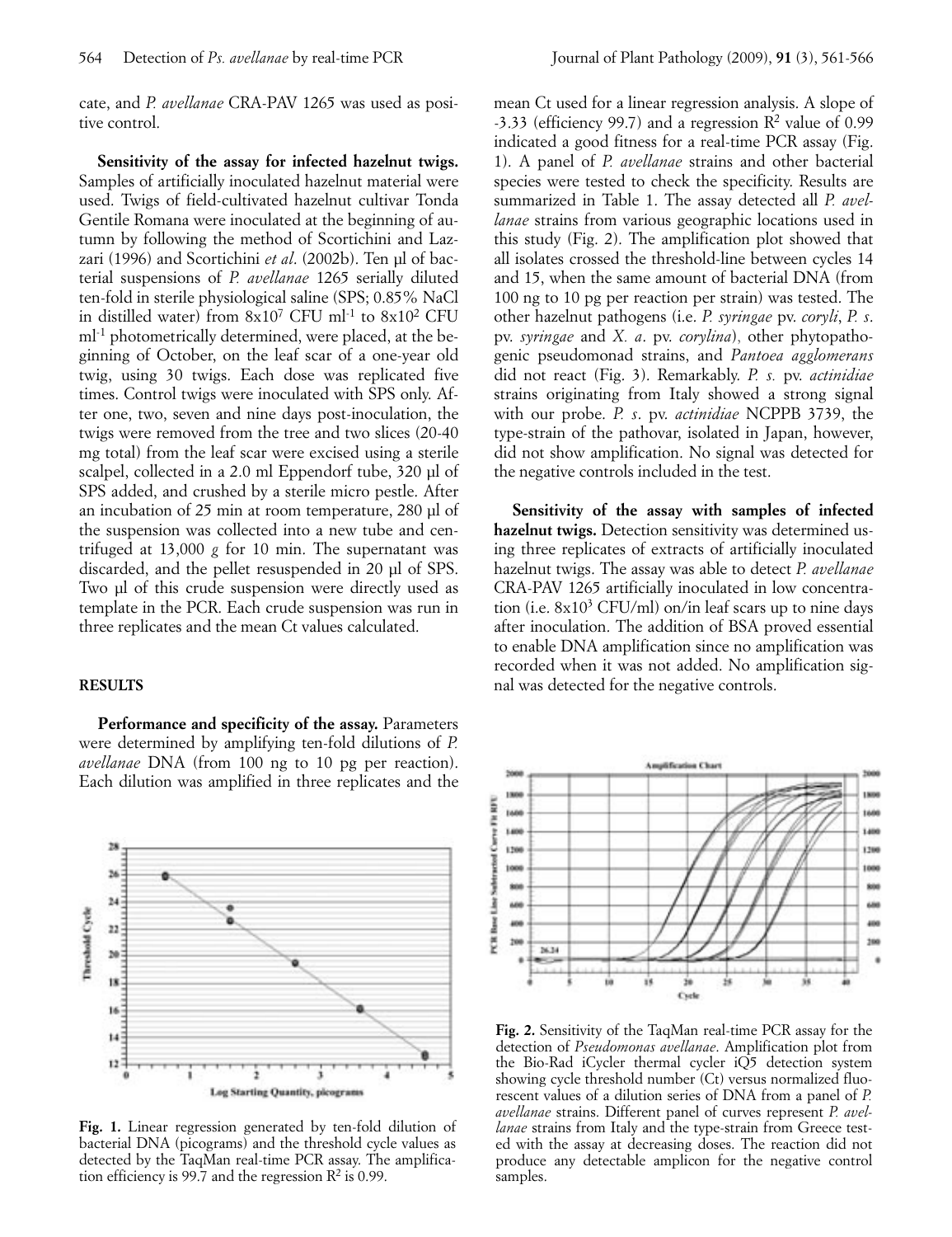

**Fig. 3.** Specificity of the TaqMan real-time PCR assay for the detection of *Pseudomonas avellanae,* for a number of other bacterial hazelnut pathogens, other phytopathogenic pseudomonads and *Pantoea agglomerans*. Curves showing fluorescence increasing at cycle threshold number (Ct) between 14 and 15 correspond to DNA preparations from pure cultures of *P. avellanae* strains from Italy and the type-strain from Greece and an Italian strain of *P. s.* pv. *actinidiae*. The reaction did not produce any detectable amplicon (i.e. no increasing curves present at the bottom of the plot) for all the other species and pathovars reported in Table 1, including the type strain of *P. s*. pv. *actinidiae* from Japan.

#### **DISCUSSION**

The assay developed has potential for rapid detection of *P. avellanae*. Primers and probe targeted to the 16S rRNA gene of the bacterium enabled detection of a panel of *P. avellanae* strains from Greece and Italy. None of of the strains we tested of other bacterial pathogens inciting diseases on hazelnut, namely *P. s.* pv. *coryli*, *P. s*. pv. *syringae* and *X. a*. pv. *arboricola*, cross-reacted in the assay. Some Italian strains of *P. s*. pv. *actinidiae*, the causal agent of bacterial canker of kiwifruit (*Actinidia deliciosa* Liang *et* Ferguson) and yellow kiwifruit (*A. chinensis* Planchon) strains isolated in Italy (Scortichini, 1994; Ferrante and Scortichini, 2009), however, strongly cross-reacted with our probe. The *P. s*. pv. *actinidiae* type-strain, isolated in Japan (Takikawa *et al*., 1989), did not cross-react. These findings once more confirm the genetic relatedness of this pathovar with *P. avellanae* (Scortichini *et al*., 2002b) and point out that genetic variability exists within this pathovar. Similarly, Weller *et al.* (2007) found that their TaqMan real-time PCR assay, exploiting the *pep* (prolylendopeptidase) gene of *Xanthomonas arboricola*, detected not only *X. a*. pv. *fragariae* but also cross-reacted with some strains of *X. a*. pv. *corylina* and pv. *pruni*.

For reliable use of the protocol, addition of BSA proved critical since, as previously noted (Scortichini and Marchesi, 2001), PCR-inhibiting compounds are present in macerated hazelnut twigs. For preliminary adjustment of the assay, we monitored the pathogen up to nine days from inoculation. Additional study is necessary to further investigate the sensitivity and specificity of the real-time PCR assay in for use in epidemiological studies with epiphytic and/or latent populations of the pathogen.

#### **REFERENCES**

- Ferrante P., Scortichini M., 2009. Identification of *Pseudomonas syringae* pv. *actinidiae* as causal agent of bacterial canker of yellow kiwifruit (*Actinidia chinensis* Planchon) in central Italy. *Journal of Phytopathology* **157** (in press).
- Kageyama K., Komatsu T., Suga H., 2003. Refined PCR protocol for detection of plant pathogens in soil. *Journal of General Plant Pathology* **69**: 153-160.
- Kreader C.A., 1996. Relief of amplification inhibition in PCR with bovine serum albumin or T4 gene 32 protein. *Applied and Environmental Microbiology* **62**: 1102-1106.
- Kutyavin I.V., Afonina I.A., Mills A., Gorn V.V., Lukhtanov E.A., Belousov E.S., Singer M.J., Walburger D.K., Lokhov S.G., Gall A.A., Dempcy R., Reed M.W., Meyer R.B., Hedgpeth J., 2000. 3'minor groove binder-DNA probes increase sequence specificity at PCR extension temperatures. *Nucleic Acids Research* **28**: 655-661.
- Janse J.D., Rossi M.P., Angelucci L., Scortichini M., Derks J.H.J., Akkermans A.D.L., De Vrijer R., Psallidas P., 1996. Reclassification of *Pseudomonas syringae* pv. *avellanae* as *Pseudomonas avellanae* (spec. nov.), the bacterium causing canker of hazelnut (*Corylus avellana* L.). *Systematic and Applied Microbiology* **19**: 589-595.
- Loreti S., Gallelli A., 2002. Rapid and specific detection of virulent *Pseudomonas avellanae* strains by PCR amplification. *European Journal of Plant Pathology* **108**: 237-244.
- Palacio-Bielsa A., Cambra M.A., López M.M., 2009. PCR detection and identification of plant-pathogenic bacteria: updated review of protocols (1989-2007). *Journal of Plant Pathology* **91**: 249-297.
- Pfaffl M.W., 2001. A new mathematical model for relative quantification in real-time RT PCR. *Nucleic Acids Research* **29**: 2002-2007.
- Rasmussen R., 2001. Quantification in the lightcycler. In: Meuer S., Wittwer C., Nakagawara K. (eds). Rapid cycle real-time PCR. Methods and Applications, pp. 21-34. Springer, Heidelberg, Germany.
- Scortichini M., 1994. Occurrence of *Pseudomonas syringae* pv. *actinidiae* in Italy. *Plant Pathology* **43**: 1035-1038.
- Scortichini M., Lazzari M., 1996. Systemic migration of *Pseudomonas syringae* pv. *avellanae* in twigs and young shoots of hazelnut and symptom development*. Journal of Phytopathology* **144**: 215-219.
- Scortichini M., Marchesi U., 2001. Sensitive and specific detection of *Pseudomonas avellanae* using primers based on 16S rRNA gene sequences. *Journal of Phytopathology* **149**: 527-532.
- Scortichini M., 2002. Bacterial canker and decline of European hazelnut. *Plant Disease* **86**: 704-709.
- Scortichini M., Marchesi U., Rossi M.P., Di Prospero P., 2002a. Bacteria associated with hazelnut (*Corylus avellana* L.) decline are of two groups: *Pseudomonas avellanae* and